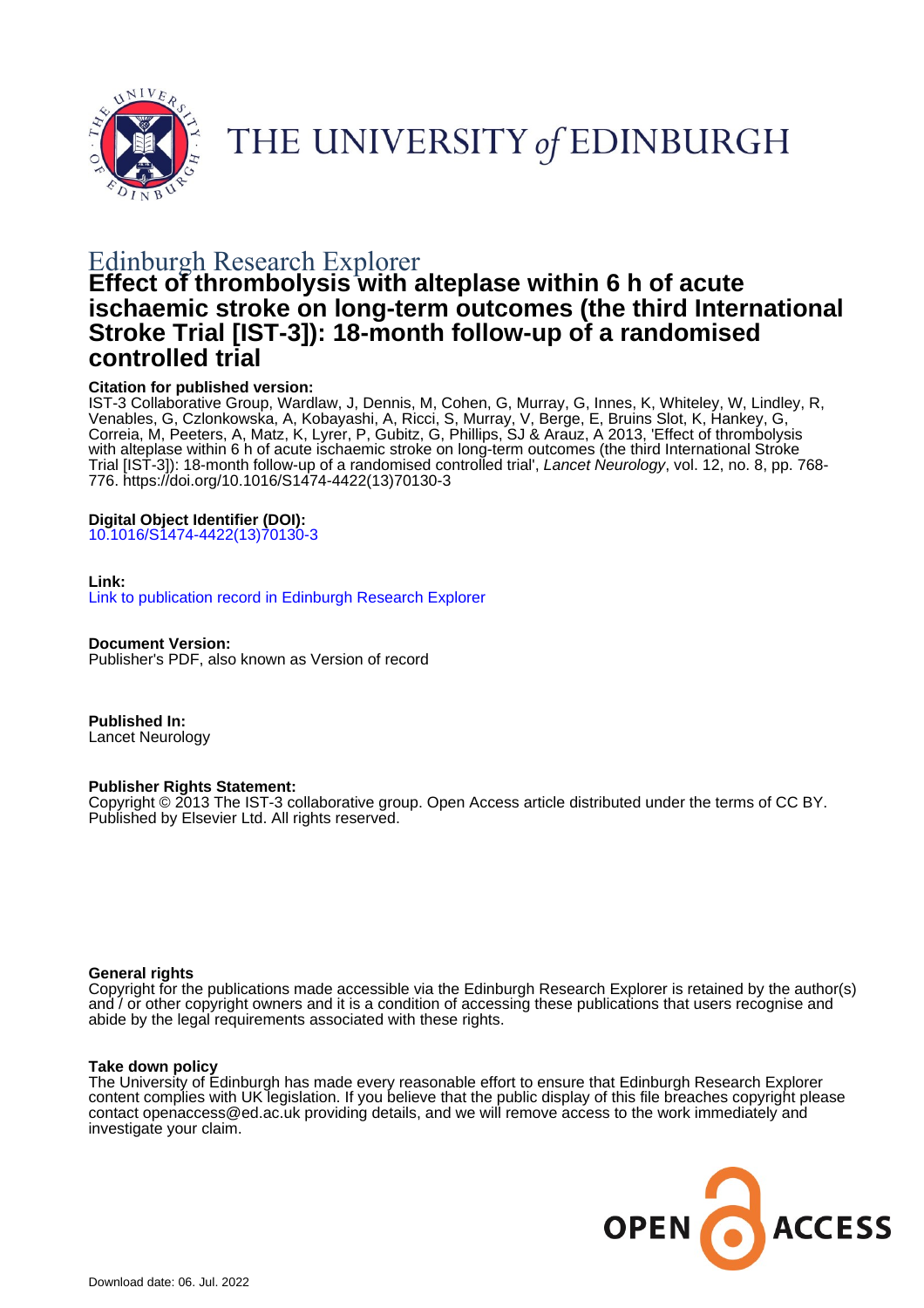

# **Effect of thrombolysis with alteplase within 6 h of acute ischaemic stroke on long-term outcomes (the third International Stroke Trial [IST-3]): 18-month follow-up of a randomised controlled trial**



*The IST-3 collaborative group\**

#### *Lancet Neurol* **2013; 12: 768–76**

Published **Online** June 21, 2013 http://dx.doi.org/10.1016/ S1474-4422(13)70130-3

See **Comment** page 731 Copyright © The IST-3 collaborative group. Open Access article distributed under the terms of CC BY

\*Members listed in the appendix

Correspondence to: Prof Peter Sandercock, Division of Clinical Neurosciences, University of Edinburgh, Western General Hospital, Crewe Road, Edinburgh EH4 2XU, UK **peter.sandercock@ed.ac.uk**

See **Online** for appendix

## **Summary**

**Background Few data are available from randomised trials about the effect of thrombolysis with alteplase on long-term** functional outcome in patients who have had acute ischaemic stroke and no trial has reported effects on health-related quality of life. A secondary objective of the third International Stroke Trial (IST-3) was to assess the effect of **thrombolysis on such outcomes at 18 months.**

Methods In this open-label, international, multicentre, randomised, controlled trial, 3035 patients with ischaemic **stroke from 12 countries were randomly allocated within 6 h of onset via a secure central system to either intravenous**  alteplase (0·9 mg/kg; n=1515) plus standard care or standard care alone (control; n=1520). 2348 patients were **scheduled for 18-month follow-up. For our main analysis, survivors were assessed at 18 months with the Oxford handicap scale (OHS; the primary outcome was the adjusted odds of OHS score 0–2). We also used the EuroQoL (EQ)**  instrument and asked questions about overall functioning and living circumstances. We analysed the OHS and the five EQ domains by ordinal logistic regression and calculated the mean difference between treatment groups in EQ **utility index and visual analogue scale score. Analyses were adjusted for key baseline prognostic factors. This study is registered with controlled-trials.com, number ISRCTN25765518.**

**Findings At 18 months, 408 (34·9%) of 1169 patients in the alteplase group versus 414 (35·1%) of 1179 in the control group had died (p=0·85). 391 (35·0%) of 1117 patients versus 352 (31·4%) of 1122 had an OHS score of 0–2 (adjusted odds ratio [OR] 1·28, 95% CI 1·03–1·57; p=0·024). Treatment was associated with a favourable shift in the distribution of OHS grades (adjusted common OR 1·30, 95% CI 1·10–1·55; p=0·002). Alteplase treatment was associated with**  significantly higher overall self-reported health (adjusted mean difference in EQ utility index 0·060; p=0·019). The differences between the groups in visual analogue scale score and the proportion living at home were not significant.

**Interpretation IST-3 provides evidence that thrombolysis with intravenous alteplase for acute ischaemic stroke does not aff ect survival, but does lead to statistically significant, clinically relevant improvements in functional outcome and health-related quality of life that are sustained for at least 18 months.** 

**Funding UK Medical Research Council, Health Foundation UK, Stroke Association UK, Research Council of Norway, AFA Insurances Sweden, Swedish Heart Lung Fund, The Foundation of Marianne and Marcus Wallenberg, Polish Ministry of Science and Education, the Australian Heart Foundation, Australian National Health and Medical Research Council, Swiss National Research Foundation, Swiss Heart Foundation, Assessorato alla Sanita (Regione dell'Umbria, Italy), and Danube University.**

## **Introduction**

Intravenous alteplase has been approved for treatment of acute ischaemic stroke in Europe for patients who are younger than 80 years and can be treated within 4·5 h. Such use is associated with improved functional outcome at 3 months after stroke,<sup>1</sup> but whether treatment improves survival and sustains functional recovery in the long term is unclear. Of the 12 completed randomised controlled trials, ten reported outcomes at 90 days or less, $1$  two reported outcomes at 6 months, $2,3$ and one reported outcomes at 12 months,<sup>3</sup> but none have reported effects at more than 1 year after stroke. Furthermore, the effect of thrombolysis on healthrelated quality of life—an important measure of the

clinical and economic value of treatment—has not been reported to our knowledge.

The third International Stroke Trial  $(IST-3)^2$  recruited 3035 patients—half of whom were older than 80 years to assess the effect of thrombolytic treatment with intravenous alteplase within 6 h of onset of acute ischaemic stroke. The results showed that although thrombolytic treatment was not associated with a significant difference in the proportion of patients who were alive and independent at 6 months, treatment did seem to improve functional outcome. A prespecified secondary ordinal analysis of Oxford handicap scale scores showed that treatment was associated with a favourable shift in the distribution of Oxford handicap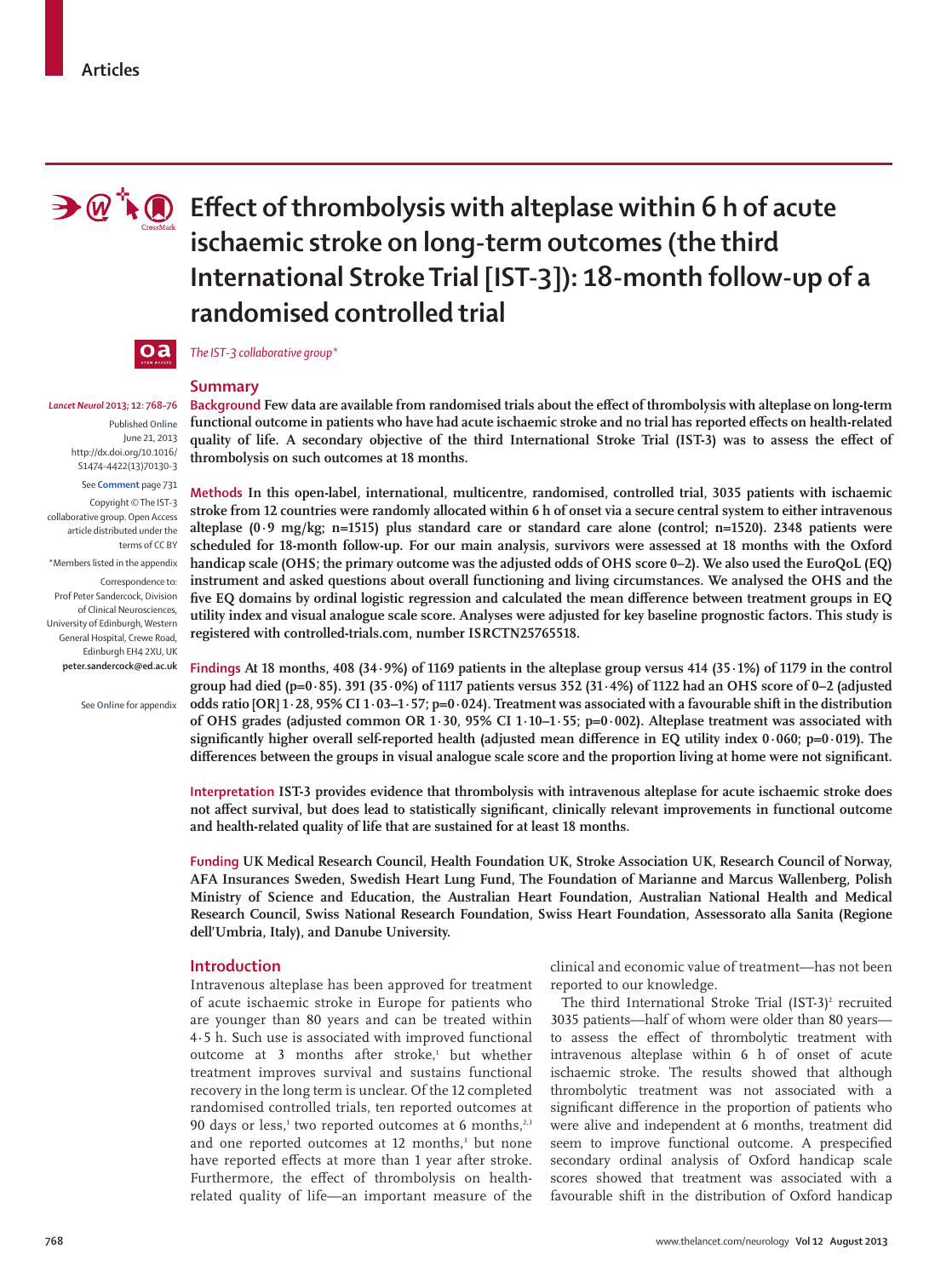scale scores (odds ratio [OR] 1·27, 95% CI 1·10–1·47;  $p=0.001$ ). $^{2}$  A secondary aim of IST-3 was to assess whether thrombolytic treatment improved outcomes more than 1 year after stroke, and sought to assess survival, functional outcome, health-related quality of life, overall functioning, and living circumstances at 18 months.<sup>4,5</sup>

## **Methods**

## **Study design and participants**

The methods of the trial have been described in full previously.2,4–6 IST-3 was a randomised, open-label trial of intravenous alteplase (0·9 mg/kg) plus standard care compared with standard care alone (control). Eligibility criteria were: symptoms and signs of clinically definite acute stroke, known time of stroke onset, treatment could be started within 6 h of onset, and exclusion by CT or MRI of intracranial haemorrhage and structural brain lesions that could mimic stroke (eg, cerebral tumour). A patient could only be included in the trial if both they (or a proxy) and their clinician believed that the treatment was promising but unproven—ie, there was neither a clear indication for treatment, nor a clear contraindication against treatment. The effect that using this uncertainty principle approach as a key eligibility criterion had on the type of patients included and excluded from the trial has been described in detail elsewhere.<sup>2,6</sup> Generally, patients who could be treated within licence were rarely enrolled, unless there was a specific reason that led the clinician or patient to be uncertain about whether to treat or not; as a result, 95% of enrolled patients did not meet the terms of the prevailing EU approval for treatment. All participants or proxies gave informed consent. The protocol was approved by the Multi-Centre Research Ethics Committee (Scotland) and by local ethics committees.

For the analysis presented here, we planned to assess outcome in patients who had follow-up at 6 months and 18 months. In seven countries (Austria, Belgium, Canada, Italy, Mexico, Poland, and UK) follow-up had to cease on Jan 30, 2012; therefore, we excluded any patients from these countries who were recruited after June 30, 2010, because they would not reach the 18-month follow-up point. In three countries (Australia, Norway, and Sweden), all recruited patients were to be followed up to 18 months, as part of a sub-study. Two countries (Portugal and Switzerland) followed up patients to 6 months only and were not included in this analysis.

## **Randomisation**

After enrolment, patients were randomly assigned by a secure central telephone or web-based computer system, which recorded baseline data and generated the treatment allocation only after the baseline data had been checked for range and consistency. The system used a minimisation algorithm to balance for key prognostic factors: geographic region, age, National Institutes of Health stroke scale score, sex, time since onset of stroke, stroke clinical syndrome, and presence or absence of visible ischaemic change on the pre-enrolment brain scan.<sup>4,5</sup> To avoid predictable alternation of treatment allocation, and thus potential loss of allocation concealment, patients were allocated with a probability of 0·80 to the treatment group that would minimise the difference between the groups for the key prognostic factors. Recruitment in the small double-blind phase (n=276) began in May, 2000, continued without interruption into the open-treatment phase (n=2759), and was completed in July, 2011.

#### **Procedures**

In the ten countries participating in follow-up at 6 months and 18 months after enrolment (Australia, Austria, Belgium, Canada, Italy, Mexico, Norway, Poland, Sweden, and UK), if the patient was not known to have died, staff at each national coordinating centre contacted the patient's doctor (or hospital coordinator) to confirm that the patient was alive and that they might be approached for follow-up. In Austria and Italy, experienced stroke physicians, masked to treatment allocation, contacted all patients by telephone. In the other eight countries, IST-3 trial office staff posted a questionnaire to patients to assess outcome. Non-responders were sent a second questionnaire. If no questionnaire was returned, an experienced, masked clinician or stroke nurse assessed the patient by telephone interview. Telephone assessment of disability in stroke survivors is as valid as face-to-face interviews<sup>7</sup> and postal questionnaires.<sup>8</sup>

The primary outcome of the trial was the proportion of patients alive and independent with an Oxford handicap scale<sup>9</sup> score of 0–2 at 6 months (this outcome was chosen



#### *Figure 1:* **Trial profi le**

EQ=EuroQoL. \*Of the patients who were known to be alive at 18 months, 24 in the alteplase group versus 27 in the control group had a known date of death more than 18 months after enrolment, but their disability status at 18 months was unknown.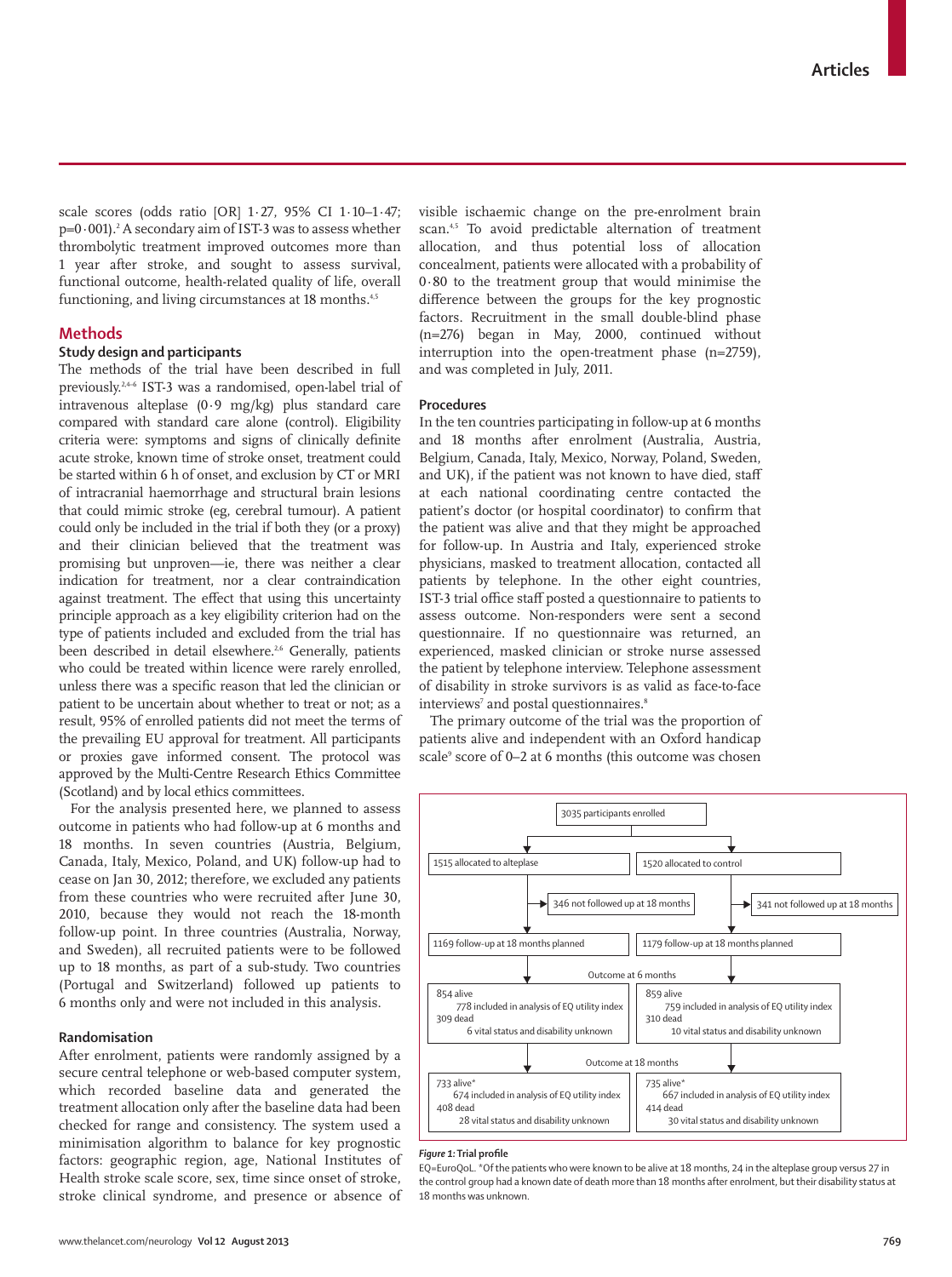instead of survival alone because many people regard survival after a stroke in a disabled or dependent state as worse than death). The secondary endpoints at 18 months were: survival, Oxford handicap scale score, health-related quality of life, overall functioning, and living circumstances. The Oxford handicap scale is a six-point scale almost identical to the modified Rankin scale.<sup>10</sup> In emergency care of acute ischaemic stroke, recording quality of life at baseline before randomisation was not possible; instead, quality of life was measured at 6 months and 18 months with the EuroQoL instrument, $11$  which assesses current self-rated health by a combination of questions about wellbeing and a visual analogue scale score. The questions are about the five dimensions of mobility, self-care, activity, pain or discomfort, and anxiety

|                                                  | Alteplase group<br>$(n=1169)$ | Control group<br>$(n=1179)$ |  |  |  |  |
|--------------------------------------------------|-------------------------------|-----------------------------|--|--|--|--|
| Region                                           |                               |                             |  |  |  |  |
| Americas (Canada, Mexico)                        | 5(1%)                         | 6(1%)                       |  |  |  |  |
| Australia                                        | 89 (8%)                       | 90 (8%)                     |  |  |  |  |
| Eastern Europe (Poland)                          | 158 (14%)                     | 159 (13%)                   |  |  |  |  |
| Northwest Europe (UK, Austria,<br>Belgium)       | 550 (47%)                     | 556 (47%)                   |  |  |  |  |
| Scandinavia (Norway, Sweden)                     | 251 (21%)                     | 250 (21%)                   |  |  |  |  |
| Southern Europe (Italy)                          | 116 (10%)                     | 118 (10%)                   |  |  |  |  |
| Age                                              |                               |                             |  |  |  |  |
| 18-50 years                                      | 49 (4%)                       | 57 (5%)                     |  |  |  |  |
| 51-60 years                                      | 83 (7%)                       | 81 (7%)                     |  |  |  |  |
| 61-70 years                                      | 153 (13%)                     | 158 (13%)                   |  |  |  |  |
| 71-80 years                                      | 291 (25%)                     | 304 (26%)                   |  |  |  |  |
| 81-90 years                                      | 523 (45%)                     | 512 (43%)                   |  |  |  |  |
| >90 years                                        | 70 (6%)                       | 67 (6%)                     |  |  |  |  |
| Women                                            | 592 (51%)                     | 596 (51%)                   |  |  |  |  |
| National Institutes of Health stroke scale score |                               |                             |  |  |  |  |
| $0 - 5$                                          | 235 (20%)                     | 236 (20%)                   |  |  |  |  |
| $6 - 10$                                         | 323 (28%)                     | 330 (28%)                   |  |  |  |  |
| $11 - 15$                                        | 244 (21%)                     | 235 (20%)                   |  |  |  |  |
| $16 - 20$                                        | 207 (18%)                     | 219 (19%)                   |  |  |  |  |
| >20                                              | 160 (14%)                     | 159 (13%)                   |  |  |  |  |
| Delay in enrolment                               |                               |                             |  |  |  |  |
| ≤3.0 h                                           | 320 (27%)                     | 307 (26%)                   |  |  |  |  |
| $>3.0 - 4.5$ h                                   | 471 (40%)                     | 481 (41%)                   |  |  |  |  |
| $>4.5-6.0 h$                                     | 378 (32%)                     | 389 (33%)                   |  |  |  |  |
| >6.0 h                                           | $0(0\%)$                      | $2(-1%)$                    |  |  |  |  |
| Atrial fibrillation                              | 347 (30%)                     | 331 (28%)                   |  |  |  |  |
| Systolic blood pressure                          |                               |                             |  |  |  |  |
| $\leq$ 143 mm Hq                                 | 380 (33%)                     | 380 (32%)                   |  |  |  |  |
| 144-164 mm Hq                                    | 379 (32%)                     | 405 (34%)                   |  |  |  |  |
| $\geq$ 165 mm Hq                                 | 410 (35%)                     | 394 (33%)                   |  |  |  |  |
| Diastolic blood pressure                         |                               |                             |  |  |  |  |
| ≤74 mm Hq                                        | 342 (29%)                     | 343 (29%)                   |  |  |  |  |
| 75-89 mm Hq                                      | 409 (35%)                     | 448 (38%)                   |  |  |  |  |
| $\geq$ 90 mm Hq                                  | 406 (35%)                     | 381 (32%)                   |  |  |  |  |
|                                                  | (Continues in next column)    |                             |  |  |  |  |

(the EQ-5D). Each dimension has three levels (no problems, some problems, severe problems), which can be presented individually. A unique health state is defined by combining one level from each of the five dimensions. Patients' responses can then be combined into an EQ utility index with scores ranging from –1 to +1 (where +1 represents perfect health, 0 represents a state equivalent to death, and –1 represents a state worse than death). Calculation of the EQ utility index requires valuations for all health states, and these have been estimated for the UK and other European populations.<sup>12</sup> For the visual analogue scale, 100 represents the best imaginable health and 0 the worst imaginable health. We used the EuroQoL instrument because it is short and simple, and in patients with stroke it has been validated,<sup>13-17</sup> is responsive to change,18 and is associated with higher response rates and fewer missing data than more complex instruments.<sup>16</sup> Many patients who have had severe strokes might not be able to complete the questionnaire themselves and because responses from a proxy have reasonable validity,15,19 we therefore accepted responses submitted by a spouse, partner, close relative, or carer.

|                                                       | Alteplase group<br>$(n=1169)$ | Control group<br>$(n=1179)$ |  |  |  |  |  |
|-------------------------------------------------------|-------------------------------|-----------------------------|--|--|--|--|--|
| (Continued from previous column)                      |                               |                             |  |  |  |  |  |
| Blood glucose concentration*                          |                               |                             |  |  |  |  |  |
| $\leq$ 5 mmol/L                                       | 202 (20%)                     | 207 (20%)                   |  |  |  |  |  |
| $6-7$ mmol/L                                          | 501 (49%)                     | 485 (47%)                   |  |  |  |  |  |
| $\geq 8$ mmol/L                                       | 324 (32%)                     | 347 (33%)                   |  |  |  |  |  |
| Treatment with antiplatelet drugs<br>in previous 48 h | 599 (51%)                     | 610 (52%)                   |  |  |  |  |  |
| Assessment of acute ischaemic change                  |                               |                             |  |  |  |  |  |
| Scan normal                                           | 99 (8%)                       | 102 (9%)                    |  |  |  |  |  |
| Scan not normal but no sign of<br>acute change        | 551 (47%)                     | 579 (49%)                   |  |  |  |  |  |
| Signs of acute change                                 | 511 (44%)                     | 490 (42%)                   |  |  |  |  |  |
| Predicted probability of poor outcome at 6 monthst    |                               |                             |  |  |  |  |  |
| $<$ 40%                                               | 633 (54%)                     | 640 (54%)                   |  |  |  |  |  |
| $\geq 40 - 50\%$                                      | 130 (11%)                     | 113 (10%)                   |  |  |  |  |  |
| $\geq 50 - 575\%$                                     | 275 (24%)                     | 304 (26%)                   |  |  |  |  |  |
| $\geq 75\%$                                           | 131 (11%)                     | 122 (10%)                   |  |  |  |  |  |
| Stroke syndrome                                       |                               |                             |  |  |  |  |  |
| <b>TACI</b>                                           | 491 (42%)                     | 509 (43%)                   |  |  |  |  |  |
| PACI                                                  | 460 (39%)                     | 430 (36%)                   |  |  |  |  |  |
| I ACI                                                 | 137 (12%)                     | 133 (11%)                   |  |  |  |  |  |
| <b>POCI</b>                                           | 79 (7%)                       | 104 (9%)                    |  |  |  |  |  |
| Other                                                 | $2(-1%)$                      | 3(51%)                      |  |  |  |  |  |

Data are n (%). TACI=total anterior circulation infarct. PACI=partial anterior circulation infarct. LACI=lacunar infarct. POCI=posterior circulation infarct. \*Baseline glucose concentration was not recorded for the first 282 patients recruited; thus, glucose measurements were available for 2066 of 2348 participants (88%; 1027 allocated to alteplase and 1039 allocated to control). †Calculated from a model based on age and baseline National Institutes of Health stroke scale score.<sup>2</sup>

*Table 1:* **Baseline characteristics of patients included in 18-month follow-up**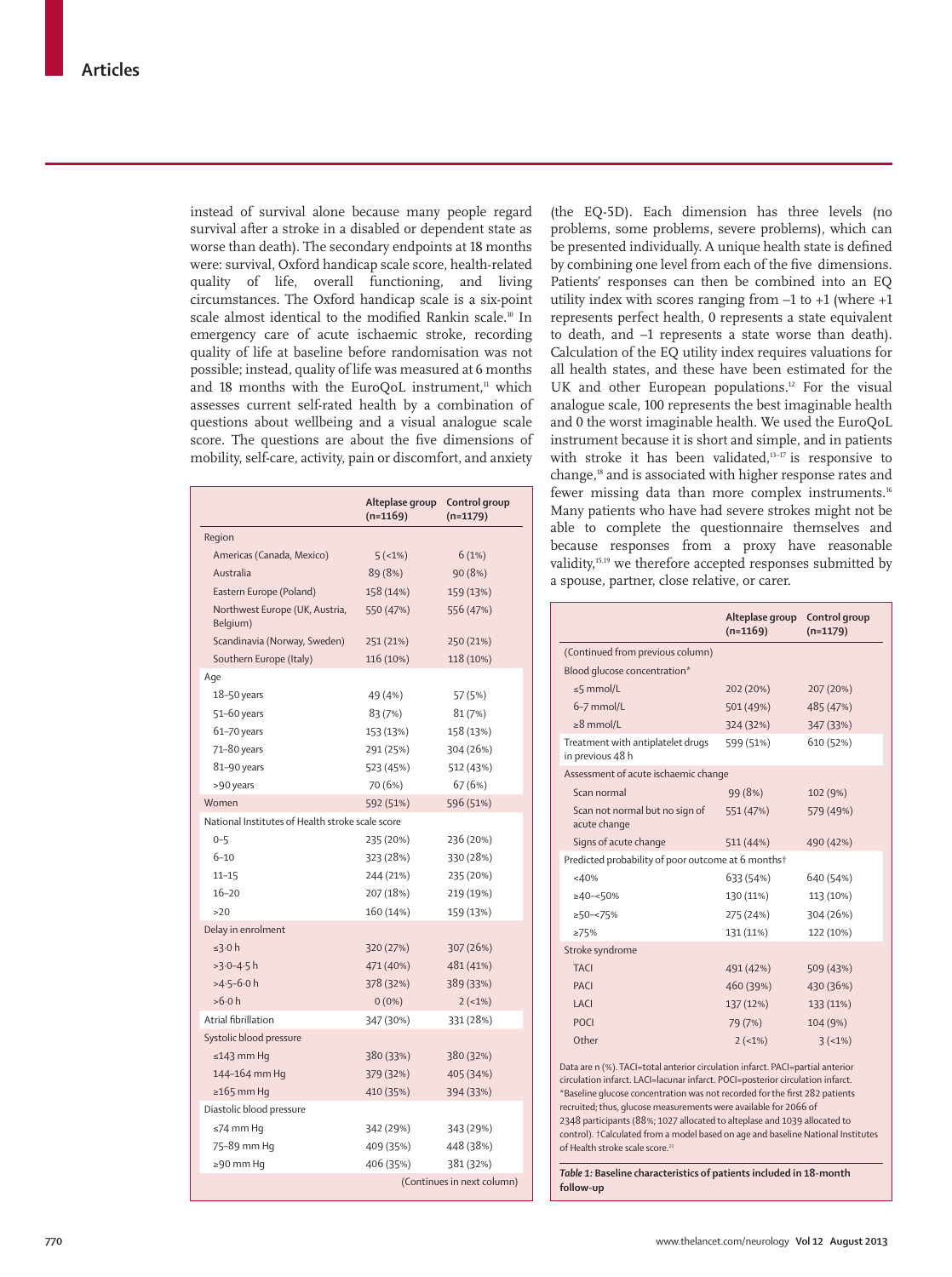We also assessed binary (yes or no) answers to two questions, about global functioning: "Has the stroke left you with any problems?" and activities of daily living: "Do you need help from anybody with everyday activities (in washing, dressing, feeding, and going to the toilet)?" These questions have been validated $17$  and were used previously in a large trial.<sup>20</sup> We also asked whether patients were living in their own home, a relative's home, a residential home, a nursing home, or were still in hospital. Finally, the questionnaire asked patients enrolled in the open-label treatment phase what treatments they recalled being given in hospital, including thrombolysis with alteplase. If the patient or proxy did not complete a specific item on a postal questionnaire, we did not re-contact them.

## **Statistical analysis**

All randomly assigned patients who were due to be followed up at 18 months were included in the analysis of survival. We constructed Kaplan-Meier survival curves, and compared treatment groups with the log-rank test. Survival times were censored at 548 days after enrolment if patients died at a later date or returned an 18-month form at a later date. For patients from the Australia, Norway, Sweden, and UK, where reporting of deaths was prompt, if there was no known death date and no return of an 18-month form, patients were censored at 548 days. For patients from other countries who had no reported death date and no 18-month form, survival was censored at the date of return of the 6-month form or at the last date of contact, whichever was later. The justification for, and the methods for statistical adjustment of, the outcomes and the ordinal analyses of the Oxford handicap scale score at 18 months were specified in the statistical analysis plan and also described in the report of the primary outcomes.<sup>2,5</sup> We divided the Oxford handicap scale into five levels: 0, 1, 2, and 3 were retained and 4, 5, and 6 were combined into a single level. The treatment OR between one level and the next was assumed to be constant, so a single parameter (a common OR) summarises the shift in outcome distribution between treatment and control groups.

In the main analysis, we report results without imputing missing data. In the sensitivity analysis, for patients with an unknown Oxford handicap scale score at 18 months, we imputed the value from their 6-month assessment (last observation carried forward). For the EuroQoL instrument, we analysed the three levels of each EQ-5D domain as ordered categories by ordinal logistic regression, calculated the mean overall difference in visual analogue scale score between treatment groups, and estimated the EQ-5D index—calculated with a set of valuations derived from a sample of the UK population with the time trade-off method and also the UK visual analogue scale and European visual analogue scale valuations.<sup>12</sup> Analyses were adjusted for baseline prognostic factors (age, National Institutes of Health stroke scale score, delay between onset and enrolment, and presence of acute ischaemic change on the baseline scan). We did several sensitivity analyses to assess the effect of missing data for Oxford handicap scale score and EQ-5D, and we assessed the effect of setting utility to zero for patients who had died. We did subgroup analyses of the effect of treatment on Oxford handicap scale score (ordinal logistic regression, as in the study by Frank and colleagues $^{21}$ ) and utility subdivided by age (>80 *vs* ≤80 years), time to randomisation (≤3·0, >3·0–4·5, >4·5–6·0 h), baseline National Institutes of Health stroke scale score  $(0-5, 6-15, 16-25, >25)$ , phase of the trial (masked *vs* open label), and by the person completing the form (patient *vs* proxy). For National Institutes of Health stroke scale score, we also fitted a model with baseline severity as a linear regressor with treatment-specific slopes. Analyses were done with SAS (version 9.3).

This study is registered with controlled-trials.com, number ISRCTN25765518.

## **Role of the funding source**

The sponsors had no role in data collection, data storage, data analysis, preparation of this report, or the decision to publish. The corresponding author had full access to all the data in the study and had final responsibility for the decision to submit for publication.

### **Results**

Of the 3035 patients enrolled by 156 hospitals in 12 countries, 2348 (77·4%) met the criteria for inclusion in the 18-month follow-up study—1169 assigned to alteplase, 1179 assigned to control (figure 1). The baseline characteristics of this subset were well balanced between groups (table 1) and were not much different from those who were ineligible for the 18-month follow-up analysis (appendix).

Of the 2348 patients scheduled for 18-month follow-up, vital status and Oxford handicap scale score at 18 months were known for 2290 (97·5%). Survival at 18 months did



*Figure 2:* **Kaplan-Meier survival curves**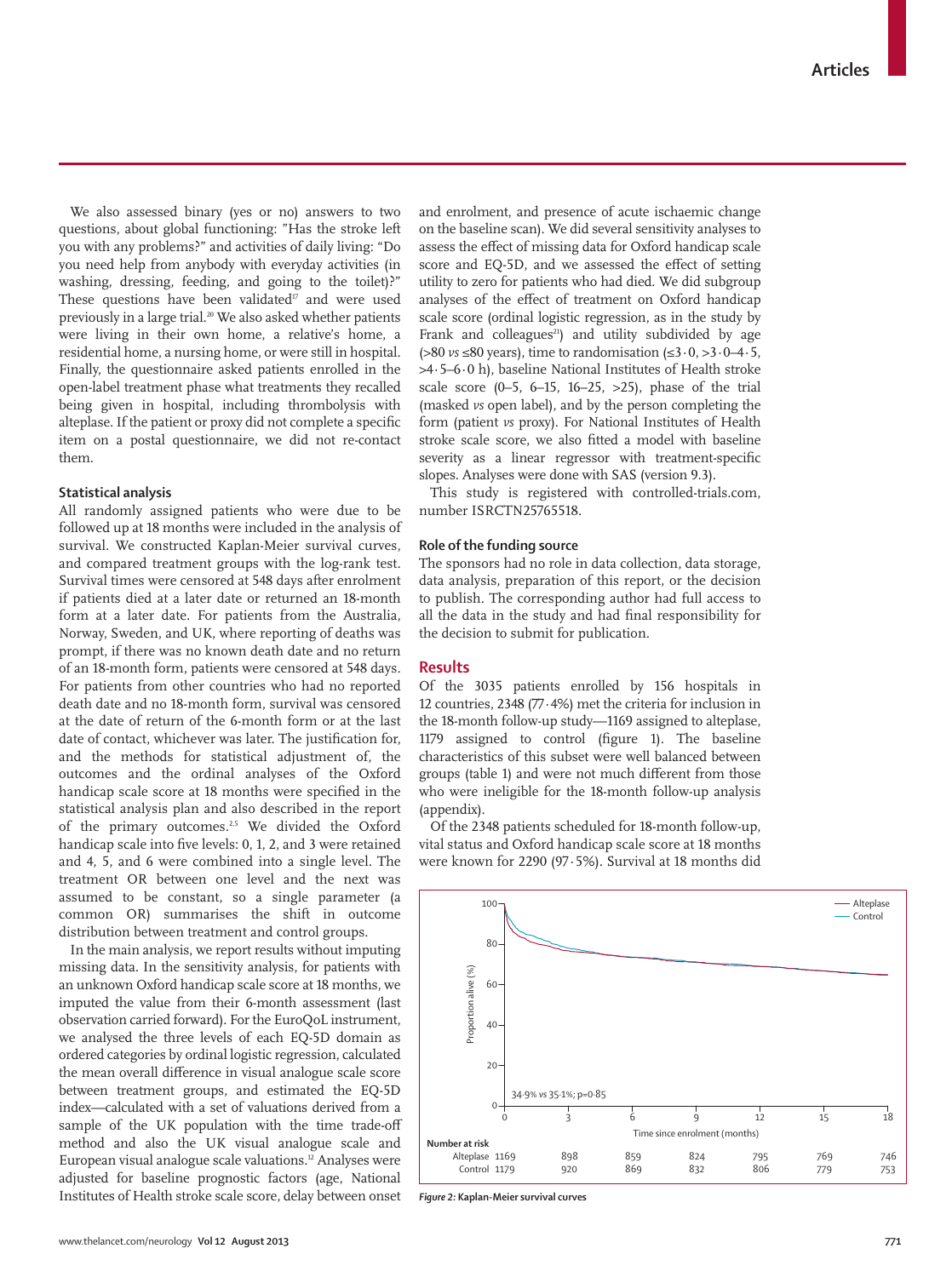not differ significantly between groups: 408 of 1169 (34·9%) participants allocated to alteplase versus 414 of 1179 (35·1%) allocated to control died (log-rank  $p=0.85$ ; figure 2).

At 18 months, of 2348 participants, vital status and disability were known for 2239 (95 $\cdot$ 3 %), vital status only was known for 51 (2 $\cdot$ 2%), and vital status and disability were unknown for 58 (2·5%). Oxford handicap scale scores were available for 1117 participants assigned to alteplase versus 1122 assigned to control. 391  $(35.0\%)$ patients allocated to alteplase versus 352 (31·4%) allocated to control were alive and independent (Oxford handicap scale score 0–2) at 18 months (adjusted odds ratio 1·28, 95% CI 1·03–1·57; p=0·024; unadjusted OR 1·18, 95% CI 0·99–1·40; p=0·068; table 2), with a favourable shift in Oxford handicap scale score (adjusted common OR 1·30, 95% CI 1·10–1·55; p=0·002). The size and statistical significance of the effect on Oxford handicap scale score at 18 months was robust to sensitivity analyses for missing data (data not shown). The appendix shows Oxford handicap scale score at 6 months in patients scheduled for 18-month follow-up who had data available at 6 months.

The EQ utility index could be calculated for 1341 (91·3%) of the 1468 patients who were alive at 18 months. 591 (44%) of these assessments were completed by patients themselves, 724 (54%) by a valid proxy, and 25 (2%) by a doctor. Treatment was associated with significant improvements in mobility, self-care, ability to do usual activities, and pain or discomfort, with no evidence of an effect on anxiety or depression (table 3). At 18 months, alteplase was associated with significantly fewer patients reporting being left with problems and needing help with everyday activities (table 3).

Although treatment with alteplase was associated with a significantly higher EQ utility index in survivors  $(p=0.028;$  table 4), the mean adjusted difference in visual analogue scale score was not significant ( $p=0.072$ ; table 4). These findings were robust in the sensitivity analyses (data not shown). The appendix shows EQ-5D, EQ utility index, and visual analogue scale score at 6 months and 18 months using different valuations. Of the participants who were still alive, the proportion who were resident at home did not differ significantly between groups (appendix).

For the ordinal subgroup analysis of Oxford handicap scale score at 18 months, significant interactions existed between baseline variables and treatment effect. Greater differences in favour of alteplase were reported for age older than 80 years  $(p=0.032)$  and high National Institutes of Health stroke scale score ( $p=0.021$ ), but not for time to treatment, respondent (patient *vs* proxy), or masking of assessment of outcome (double blind *vs* open label; appendix). When age, delay, and National Institutes of Health stroke scale score were treated as continuous variables, the interaction of ordinal Oxford handicap scale score with age became non-significant, delay remained non-significant, and for National Institutes of Health stroke scale score the p value for a trend was 0·004 (appendix). For EQ utility index, when

|                                                          | Alteplase<br>group | Control<br>qroup | Adjusted anaylsis*  |            | Unadjusted analysis†          |            | Difference per<br>1000 patients <sup>†</sup><br>(95% CI) |  |
|----------------------------------------------------------|--------------------|------------------|---------------------|------------|-------------------------------|------------|----------------------------------------------------------|--|
|                                                          |                    |                  | OR (95% CI)         | p<br>value | OR (95% CI)                   | p<br>value |                                                          |  |
| Planned 18-month follow-up                               | 1169               | 1179             | $\ldots$            | ٠.         | $\ddotsc$                     |            | $\ldots$                                                 |  |
| Missing OHS data at 18 months‡                           | 52 (4%)            | 57(5%)           | $\ldots$            | ٠.         | $\ldots$                      |            | $\ldots$                                                 |  |
| Number analysed (both vital and OHS status<br>known)     | 1117 (96%)         | 1122 (95%)       | $\cdot$ .           | .,         | $\ldots$                      |            | $\ldots$                                                 |  |
| OHS score at 18 months                                   |                    |                  |                     |            |                               |            |                                                          |  |
| $\mathbf 0$                                              | 119 (11%)          | 83(7%)           |                     | ٠.         | $\ddotsc$                     |            | $\ldots$                                                 |  |
| 1                                                        | 135 (12%)          | 141 (13%)        | $\ldots$            |            | $\ddotsc$                     |            | $\cdots$                                                 |  |
| 2                                                        | 137 (12%)          | 128 (11%)        | $\ddotsc$           |            |                               |            | $\ddots$                                                 |  |
| 3                                                        | 132 (12%)          | 138 (12%)        | $\ddotsc$           | ٠.         | $\ddotsc$                     |            | $\cdots$                                                 |  |
| 4                                                        | 81(7%)             | 107 (10%)        | $\ddotsc$           | ٠.         |                               |            | $\ddotsc$                                                |  |
| 5                                                        | 105 (9%)           | 111 (10%)        | $\ddotsc$           |            | $\ddotsc$                     | $\ddotsc$  | $\ddots$                                                 |  |
| Died before 18 months \[                                 | 408 (37%)          | 414 (37%)        | 0.95 (0.78 to 1.16) | 0.628      | 0.98 (0.83 to 1.17)           | 0.855      | $4(-36 \text{ to } 44)$                                  |  |
| Alive and independent (OHS score 0-2) §                  | 391 (35%)          | 352 (31%)        | 1.28 (1.03 to 1.57) | 0.024      | $1.18(0.99 \text{ to } 1.40)$ | 0.068      | $-36$ ( $-75$ to 3)                                      |  |
| Alive and had favourable outcome<br>(OHS score 0 or 1) § | 254 (23%)          | 224 (20%)        | 1.23 (0.98 to 1.55) | 0.076      | $1.18(0.96 \text{ to } 1.44)$ | 0.109      | $-28$ ( $-62$ to 6)                                      |  |

Data are n (%) unless stated otherwise. OHS=Oxford handicap score. \*Logistic regression of outcome on treatment group, adjusted for age, National Institutes of Health stroke scale score, and delay (all linear) and visible infarct on baseline scan. †Standard binomial test with normal approximation. ‡Includes patients who did not return an 18-month form but died more than 18 months after enrolment (figure 1). §Percentages based on number analysed for OHS. For one participant, OHS was imputed on the basis of responses to EQ-5D. ¶If all patients known to be alive are included in the denominators, the percentage dead at 18 months are 35·8% in the alteplase group and 36·0% in the control group.

*Table 2:* **Oxford handicap scale scores at 18 months**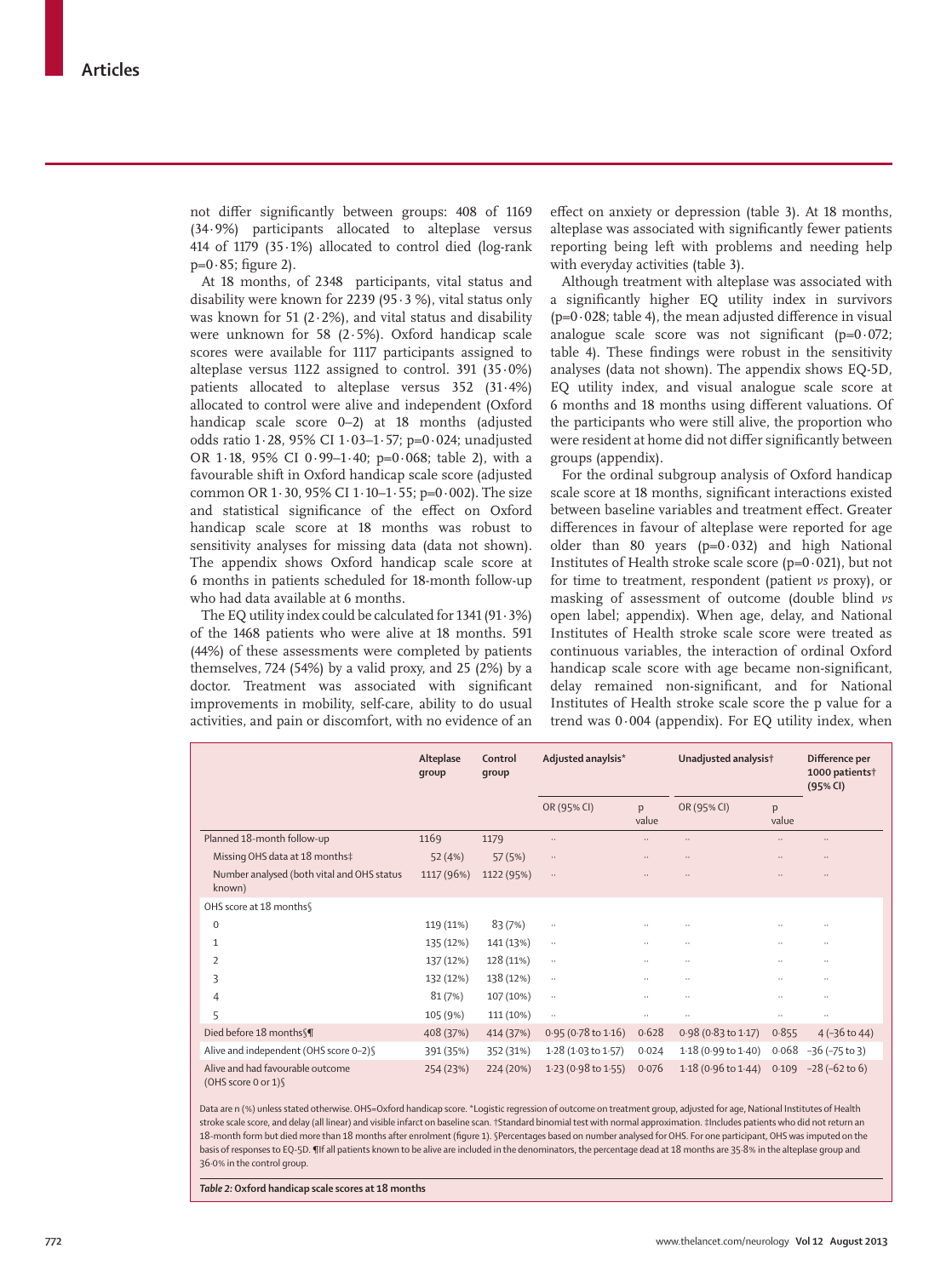|                                                                                                                                                                               | Alteplase<br>group | Control<br>group            | Odds ratio (95% CI)*          | p value  | Difference per 1000<br>patients† (95% CI) |  |  |
|-------------------------------------------------------------------------------------------------------------------------------------------------------------------------------|--------------------|-----------------------------|-------------------------------|----------|-------------------------------------------|--|--|
| <b>EQ-5D</b>                                                                                                                                                                  |                    |                             |                               |          |                                           |  |  |
| Mobility                                                                                                                                                                      | 702                | 692                         | $\ldots$                      | $\ldots$ | $\ldots$                                  |  |  |
| No problems walking                                                                                                                                                           | 283 (40%)          | 259 (37%)                   | $1.30(1.05 \text{ to } 1.61)$ | 0.017    | $-29$ ( $-80$ to 22)                      |  |  |
| Some problems walking                                                                                                                                                         | 343 (49%)          | 346 (50%)                   | $\ldots$                      | Ω.       | 11 (-41 to 64)                            |  |  |
| Confined to bed                                                                                                                                                               | 76 (11%)           | 87 (13%)                    | $\ldots$                      | Ω.       | $17(-16 \text{ to } 51)$                  |  |  |
| Self-care                                                                                                                                                                     | 695                | 689                         |                               | Ω.       | $\ddot{\phantom{1}}$                      |  |  |
| No problems with self-care                                                                                                                                                    | 372 (54%)          | 328 (48%)                   | $1.43(1.16 \text{ to } 1.78)$ | 0.001    | $-59$ ( $-112$ to $-7$ )                  |  |  |
| Some problems washing or dressing                                                                                                                                             | 176 (25%)          | 191 (28%)                   | $\ldots$                      | $\ldots$ | 24 (-23 to 70)                            |  |  |
| Unable to wash or dress                                                                                                                                                       | 147 (21%)          | 170 (25%)                   | $\ldots$                      |          | 35 (-9 to 79)                             |  |  |
| Usual activities                                                                                                                                                              | 699                | 694                         | $\ldots$                      | $\ldots$ | $\ddotsc$                                 |  |  |
| No problems with usual activities                                                                                                                                             | 235 (34%)          | 209 (30%)                   | $1.32$ (1.07 to $1.62$ )      | 0.008    | $-35 (-84 to 14)$                         |  |  |
| Some problems with usual activities                                                                                                                                           | 258 (37%)          | 256 (37%)                   | $\ddots$                      | Ω.       | $0$ (-51 to 50)                           |  |  |
| Unable to do usual activities                                                                                                                                                 | 206 (29%)          | 229 (33%)                   | $\ldots$                      |          | 35 (-13 to 84)                            |  |  |
| Pain or discomfort                                                                                                                                                            | 698                | 694                         | $\ldots$                      | Ω.       |                                           |  |  |
| No pain or discomfort                                                                                                                                                         | 344 (49%)          | 304 (44%)                   | $1.26$ (1.02 to $1.56$ )      | 0.029    | $-55 (-107 to -2)$                        |  |  |
| Moderate pain or discomfort                                                                                                                                                   | 316 (45%)          | 355 (51%)                   | $\ldots$                      | $\ldots$ | 59 (6 to 111)                             |  |  |
| Extreme pain or discomfort                                                                                                                                                    | 38 (5%)            | 35 (5%)                     | $\ldots$                      | Ω.       | $-4$ ( $-27$ to 19)                       |  |  |
| Anxiety or depression                                                                                                                                                         | 693                | 690                         | $\ldots$                      | $\ldots$ | $\ldots$                                  |  |  |
| Not anxious or depressed                                                                                                                                                      | 353 (51%)          | 349 (51%)                   | $1.05(0.85 \text{ to } 1.29)$ | 0.668    | $-4$ ( $-56$ to 49)                       |  |  |
| Moderately anxious or depressed                                                                                                                                               | 292 (42%)          | 290 (42%)                   | $\ldots$                      | Ω.       | $-1$ ( $-53$ to $51$ )                    |  |  |
| Extremely anxious or depressed                                                                                                                                                | 48 (7%)            | 51 (7%)                     | $\ldots$                      |          | $5(-23 to 32)$                            |  |  |
| Additional questions about overall function                                                                                                                                   |                    |                             |                               |          |                                           |  |  |
| Stroke left patient with problems                                                                                                                                             | 484/700 (69%)      | 542/699 (78%)               | $1.67(1.30 \text{ to } 2.17)$ | < 0.0001 | 84 (38 to 130)                            |  |  |
| Needs help with everyday activities                                                                                                                                           |                    | 298/696 (43%) 350/692 (51%) | 1.59 (1.25 to 2.00)           | < 0.0001 | 78 (25 to 130)                            |  |  |
| Data are n (%) unless stated otherwise *Logistic regression of outcome on treatment group, adjusted for age. National Institutes of Health stroke scale score, and delay (all |                    |                             |                               |          |                                           |  |  |

Data are n (%) unless stated otherwise.\*Logistic regression of outcome on treatment group, adjusted for age, National Institutes of Health stroke scale score, and delay (all linear) and visible infarct on baseline scan. †Standard binomial test with normal approximation.

*Table 3:* **EQ-5D and other assessments of function at 18 months**

|                             | Alteplase group |                     | Control group |                  | Adjusted analysis*   |       | Unadjusted analysis† |         |
|-----------------------------|-----------------|---------------------|---------------|------------------|----------------------|-------|----------------------|---------|
|                             |                 | Mean (SE)           |               | Mean (SE)        | Mean difference (SE) | value | Mean difference (SE) | p value |
| Visual analoque scale score |                 | $653$ $62.07(0.90)$ |               | 648 60.57 (0.91) | 2.18(1.21)           | 0.072 | 1.49(1.28)           | 0.244   |
| EQ utility index            | 674             | 0.550(0.015)        | 667           | 0.502(0.016)     | 0.062(0.020)         | 0.002 | 0.049(0.022)         | 0.028   |

\*Adjusted for age, National Institutes of Health Stroke Scale score, delay from onset to enrolment, and presence of visible ischaemia on the baseline scan. †Signifi cance based on *t* test. Utility based on UK time trade-off valuations on a scale of –1 to +1.

*Table 4:* **EQ utility index and visual analogue scale score assessment of overall health at 18 months**

subgroups were in discrete categories, none of the interactions were statistically significant (appendix). However, when the National Institutes of Health stroke scale score was treated as continuous, every five-point increase in score reduced the EQ utility index by 0·12 in the alteplase group versus 0·15 in the control group (adjusted estimates;  $p=0.008$  for difference in slopes). For delay in enrolment time and age there was no trend in EQ utility index, irrespective of whether the variables were grouped or entered into models as a linear trend (data not shown).

Of the 1468 patients who were alive at 18 months, 1260 were asked to recall if they had been given thrombolytic treatment (appendix); 273 in the alteplase group versus 156 in the control group correctly recalled whether or not they had received thrombolytic treatment. In both treatment groups, the ability to recall treatment correctly was associated with better outcome; patients with correct recall were more likely to have an Oxford handicap scale score of 0–2 than were those who remembered incorrectly or did not know (62·5% *vs* 49·3%; 0·0001). Of patients with correct recall, those treated with alteplase were more likely to have an Oxford handicap scale score of 0–2 than were those in the control group (66·7% *vs* 55·1%; 0·018), whereas of those who did not remember correctly, outcomes did not differ significantly between groups (OHS  $0-248.6\%$  *vs*  $49.9\%$ ;  $0.714$ ); a significant interaction existed between recall status and treatment ( $p<0.0001$ ).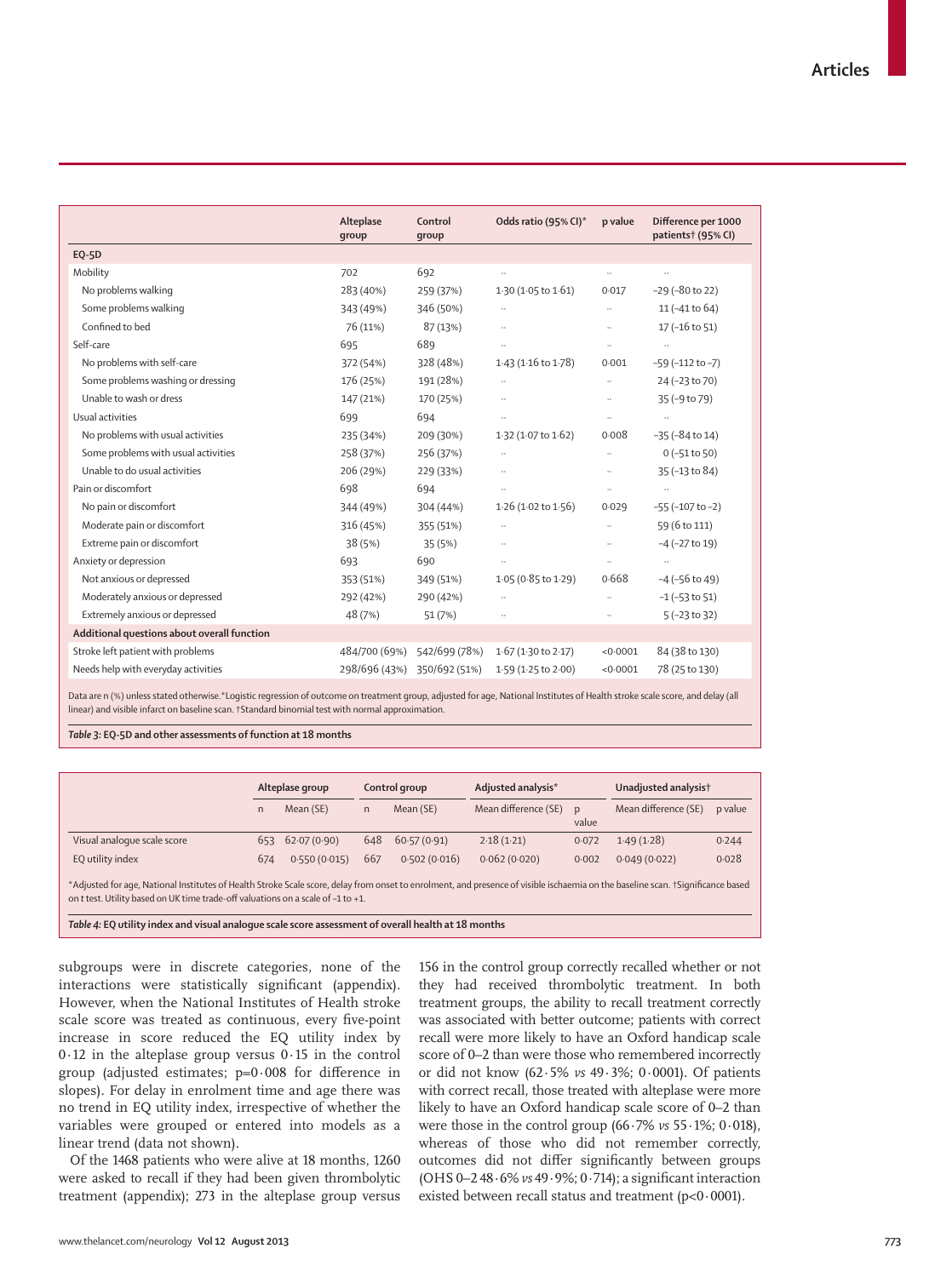### **Discussion**

We have shown that, for treatment of acute ischaemic stroke, thrombolysis with intravenous alteplase seems to provide a benefit at 18 months. Treatment had no effect on survival, but was associated with a significant increase in the likelihood of being alive and independent. However, the unadjusted absolute difference in the number of patients alive and independent at 18 months was not significant, so judgment on whether or not the results are clinically significant rests on the quality of the data and the overall patterns of effect seen across all measures. The ordinal estimates of effect at 6 months and 18 months were similar and significant. Treatment was also associated with a gain in health-related quality of life that was significant for four of the five dimensions of the EQ-5D and the overall EQ utility index (though not for visual analogue scale score). Living circumstances did not differ significantly between groups.

Strengths of this study are the large number of patients and the completeness of follow-up. Of the patients scheduled for 18-month follow-up, a small proportion were missing data for both vital and functional outcome status.

#### *Panel:* **Research in context**

#### **Systematic review**

The primary results of IST-3 $^2$  included a systematic review of randomised controlled trials of alteplase in acute stroke.<sup>1</sup> To accompany this review we searched up to April 30, 2013, for additional randomised trials of intravenous alteplase versus control within 6 h of onset of acute stroke in the Cochrane Stroke Trials Registry, Internet Stroke Trials Centre, and reference lists in review articles and conference abstracts. For the Cochrane Stroke Trials Registry we searched for interventions with thrombolytic drugs in acute ischaemic stroke added since the last update of the Cochrane review. For the Internet Stroke Center, we searched for "acute ischemic stroke", "acute ischaemic stroke", "thrombolysis", "thrombolytic therapy", "alteplase", and "recombinant tissue plasminogen activator". For each trial, we checked the primary trial publication, and when available, the trial protocol, to determine if it was planned to collect long-term clinical outcome data (ie, more than 90 days after enrolment) or health-related quality-of-life data, as assessed by a valid instrument such as EQ-5D or Short Form 36.

Of the 12 completed randomised controlled trials, ten reported outcome at 90 days or less,<sup>1</sup> two reported clinical outcome at 6 months<sup>23</sup> and one at 12 months,<sup>3</sup> but none reported effects more than 12 months after stroke. The Second European Collaborative Acute Stroke Study collected data on health-related quality of life at 90 days with the SF-36, but has yet to report those data. In the NINDS Trial,3 mortality at 12 months did not differ significantly between alteplase and placebo groups (24% vs 28%; p=0·29). The primary outcome was favourable outcome, defined as minimal or no disability as measured by the Barthel index, the modified Rankin scale, and the Glasgow outcome scale, and the treatment effect was assessed with a global statistic. The global statistic favoured the alteplase group at 6 months (OR for a favourable outcome 1·7, 95% CI 1·3–2·3) and at 12 months (1·7, 1·2–2·3).

#### **Interpretation**

IST-3 confirms the evidence from previous trials on the neutral effect of thrombolysis with alteplase on survival after stroke in a much larger sample, and adds to the evidence that improvements in function reported at earlier timepoints are evident at 18 months. IST-3 also provides the first validated estimates of the effect of thrombolysis with alteplase on health-related quality of life.

We estimated the EQ utility index in more than 91% of survivors (a similar proportion to that in a trial<sup>23</sup> of younger and less impaired patients with coronary artery disease) and our sensitivity analyses also showed that the estimates of overall health-related quality of life with the EQ utility index were robust to various assumptions about missing data. Although thrombolytic treatment was associated in survivors with less functional impairment, better health-related quality of life, and less likelihood of being left with problems and needing help with daily activities after stroke, it did not translate into a higher proportion of patients living at home at 18 months, perhaps because living circumstances are affected by social and financial factors that are not influenced by treatment. We believe that the direction and size of the effects are clinically significant and will inform health economic assessments of thrombolytic treatment. For example, in 2002, the estimated cost of long-term care of an independent survivor of stroke was £876 per year and that of a dependent survivor was  $f_{.}11292$  per year,<sup>24</sup> so even a small difference in the proportion of patients who survive and are independent will have substantial economic impact.

Lyden<sup>25</sup> has identified limitations of IST-3, chiefly that treatment was not masked. Patient-reported outcomes eg, health-related quality of life—are subjective,<sup>26</sup> and recall of thrombolytic treatment could affect patient responses. Only 30% of survivors correctly recalled whether or not they had received thrombolytic treatment. As expected, accurate recall was associated with better outcome in both treatment groups. Thus, recall bias might have affected our findings. However, the analysis of recall was based on a variable measured in a subset of survivors after randomisation and so could itself be biased. The effects of treatment on the Oxford handicap scale score and EQ utility index were much the same in the masked and open-label parts of the study (appendix). Assessment of health-related quality of life is limited because many patients who have had a stroke are unable to complete the form themselves. The high proportion of forms completed by a proxy in IST-3 is a result of the severity of stroke in the patients included in the trial. Although the use of surrogates is a potential weakness, it did enable us to achieve satisfactory response rates; however, because proxies tend to assign worse health status than do patients,<sup>15</sup> we were reassured that there was no interaction between the person responding and the effect of treatment on utility or Oxford handicap scale score. Not all enrolled patients were scheduled to be followed up for 18 months, but the selection criteria for the longer follow-up cohort did not seem to introduce relevant imbalances at baseline, nor were the characteristics of the cohort substantially different from those not included in long-term follow-up. We therefore believe the 18-month follow-up cohort is representative of the trial as a whole.

Another weakness is that the trial was under-powered, so the subgroup analyses of the effects of baseline age, stroke severity, and delay to enrolment on the Oxford handicap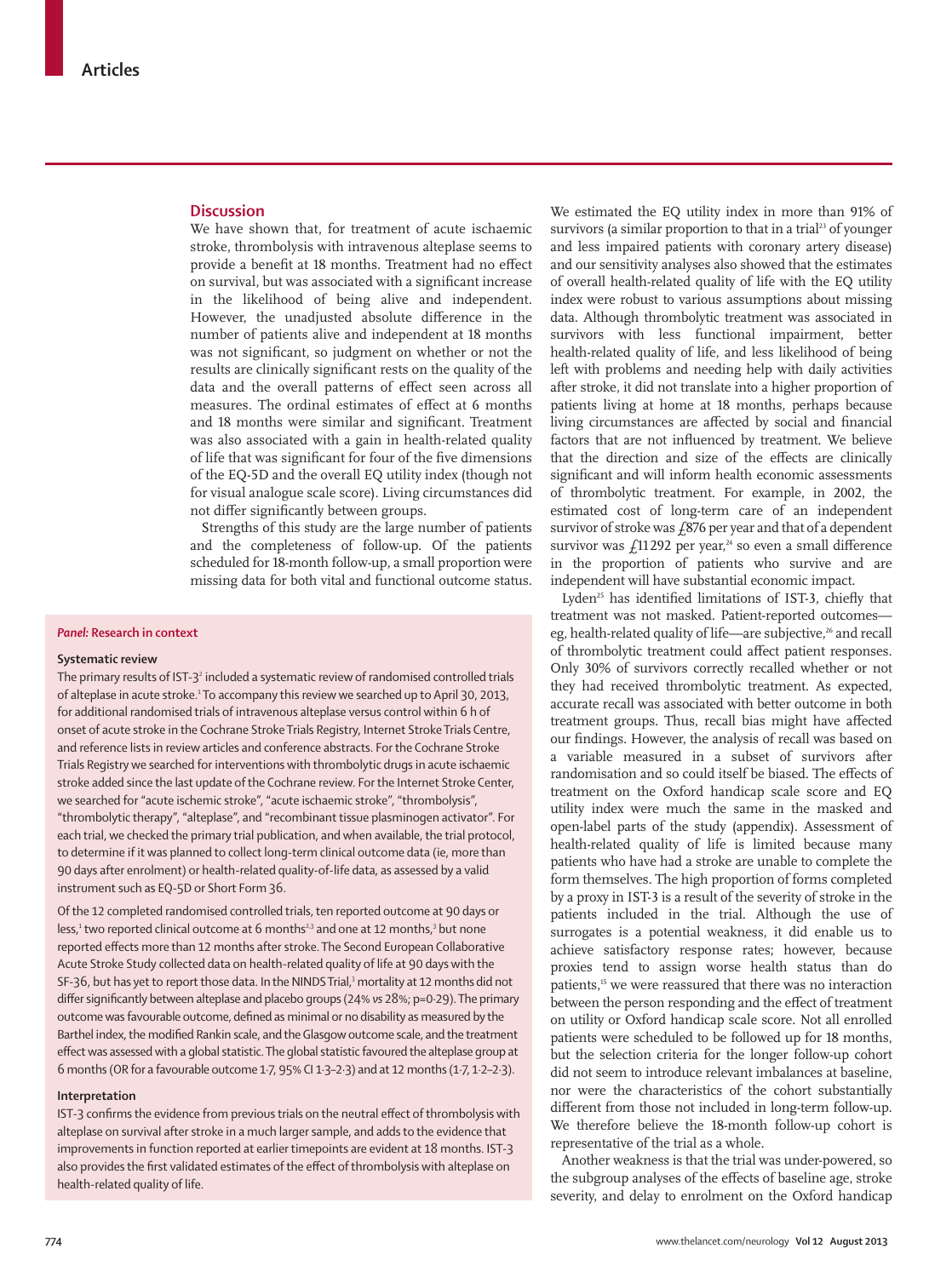scale score and health-related quality of life should be treated with caution. These are secondary analyses of a secondary outcome, and the apparent lack of effect of time to treatment might be due to chance. Furthermore, a more appropriate assessment of the complex interactions between age, stroke severity, and time to treatment will be available from a meta-analysis of individual patient data by the Stroke Thrombolysis Trialists.<sup>27</sup>

In conclusion, IST-3 adds to the evidence from previous trials (panel) and shows that although thrombolysis for acute ischaemic stroke with intravenous alteplase does not improve survival, there is evidence of improvement in several measures of function and quality of life in survivors of all ages for up to 18 months after treatment.

#### **Contributors**

The study was conceived by the cochief investigators—PS, RIL, and JW. JW led the imaging. The study was designed by PS, RIL, and JW, with input from all others who were coordinators of the trial in their own country. PS, RIL, JW, MD, and KI wrote the protocol. KI is the study coordinator. GC is the study statistician who prepared the analyses. GM advised on statistical aspects. PS, RIL, MD, WW, GV, AC, AK, EB, KBS, VM, AP, GH, KM, SR, GG, SP, AA, MC, and PL recruited patients. GV, AC, AK, EB, KBS, VM, AP,GH, KM, SR, GG, SP, AA, MC, and PL were national coordinators. PS wrote the first draft and all authors commented on subsequent drafts and approved the final version.

#### **Writing committee**

*University of Edinburgh (Edinburgh, UK)*—Peter Sandercock, Joanna M Wardlaw, Martin Dennis, Geoff Cohen, Gordon Murray, Karen Innes, Will Whiteley; *Sydney Medical School*—*Westmead Hospital and The George Institute for Global Health (University of Sydney, Sydney,*  Australia)—Richard I Lindley; Sheffield Teaching Hospitals NHS *Foundation Trust (Sheffield, UK)*—Graham Venables; *Institute of Psychiatry and Neurology and Medical University of Warsaw (Warsaw, Poland)—* Anna Czlonkowska; *Institute of Psychiatry and Neurology (Warsaw, Poland)*—Adam Kobayashi; *Department of Neurology (Ospedale, Citta' di Castello, Italy)*—Stefano Ricci; *Karolinska Institutet (Stockholm, Sweden)*— Veronica Murray; *Oslo University Hospital (Oslo, Norway)*—Eivind Berge, Karsten Bruins Slot; *School of Medicine and Pharmacology (The University of Western Australia, Perth, Australia) and Royal Perth Hospital (Perth, Australia)*—Graeme J Hankey; *Hospital Geral de Santo Antonio (Porto, Portugal)*—Manuel Correia; *Cliniques Universitaires Saint-Luc (Bruxelles, Belgium)*—Andre Peeters; *Landesklinikum Donauregion Tulln (Tulln, Austria)*—Karl Matz; *University Hospital Basel (Basel, Switzerland)*— Phillippe Lyrer; *Dalhousie University and Queen Elizabeth II Health Sciences Centre (Halifax, Canada)*—Gord Gubitz, Stephen J Phillips; *and Instituto Nacional de Neurologia (Mexico City, Mexico)*—Antonio Arauz.

#### **Confl icts of interest**

EB and AC have received honoraria and travel costs from Boehringer Ingelheim. GB has received honoraria and speaker fees from Boehringer Ingelheim, Sanofi Synthelabo Aventis, Hoffman La Roche, and Novo Nordisk. AK has received lecture fees and conference travel costs from Boehringer Ingelheim. RIL has been paid for his role as a member of a conference scientific committee and for lectures by Boehringer Ingelheim and has attended national stroke meetings organised and funded by Boehringer Ingelheim. PS has received lecture fees (paid to the Division of Clinical Neurosciences, University of Edinburgh) and travel expenses from Boehringer Ingelheim, was a member of the independent data and safety monitoring board of the RE-LY trial funded by Boehringer Ingelheim for which attendance fees and travel expenses were paid (to the Division of Clinical Neurosciences, University of Edinburgh). KBS has received an honorarium for a lecture from Boehringer Ingelheim and had costs for participating in scientific meetings reimbursed; is a member of the European Medicines Agency's Committee for Medicinal Products for Human Use and the Cardiovascular Working Party. The views expressed in this Article are the personal views of KBS and should not

be understood or quoted as being made on behalf of or reflecting the position of the European Medicines Agency or one of its committees or working parties. VM has received an unrestricted educational grant from Boehringer Ingelheim for a meeting on thrombolysis in stroke at which IST-3 was discussed. JMW received funding to the Division of Clinical Neurosciences, University of Edinburgh for reading CT scans for ECASS III from Boehringer Ingelheim, is the contact reviewer for Cochrane systematic reviews of thrombolytic treatment for acute stroke, has attended meetings held by Boehringer Ingelheim as an unpaid independent adviser during the licensing of alteplase, but was refunded her travel expenses and the time away from work, has attended and spoken at meetings organised and funded by Boehringer Ingelheim for which she received honoraria and travel expenses, and is director of the Brain Research Imaging Centre for Scotland, which has received some funding supplemented by grants and donations from Novartis, Schering, General Electric, and Boehringer Ingelheim. All other members of the writing committee declare that they have no conflicts of interest.

#### **Acknowledgments**

We thank all the patients who participated in the study, and the many individuals not specifically mentioned in the report who have supported the study. We also thank NIHR Stroke Research Network, NHS Research Scotland, and the National Institute for Social Care and Health Research Clinical Research Centre. IST-3 is an investigator-led trial. The University of Edinburgh and the NHS Lothian Health Board are cosponsors. The double-blind start-up phase was supported by the Stroke Association (UK). The expansion phase was funded by the Health Foundation UK. The main phase of the trial was funded by: UK Medical Research Council and managed by the National Institutes of Health Research on behalf of the MRC-NIHR partnership, the Research Council of Norway, Arbetsmarknadens Partners Forsakringsbolag Insurances Sweden, the Swedish Heart Lung Fund, The Foundation of Marianne and Marcus Wallenberg, Stockholm County Council, Karolinska Institutet, Polish Ministry of Science and Education, Australian Heart Foundation, Australian National Health and Medical Research Council, Swiss National Research Foundation, Swiss Heart Foundation, Foundation for Health and Cardio-/Neurovascular Research (Basel, Switzerland), Assessorato alla Sanita (Regione dell'Umbria, Italy), and Danube University (Krems, Austria). Boehringer Ingelheim GmbH donated drug and placebo for the double-blind phase, but thereafter had no role in the trial. The UK Stroke Research Network adopted the trial on May 1, 2006, supported the initiation of new UK sites, and in some centres, data were collected by staff funded by the Network or working for associated NHS organisations. Central imaging was done at the Brain Imaging Research Centre (University of Edinburgh), partly funded by the Scottish Funding Council and the Chief Scientist Office of the Scottish Executive. Additional support was received from Chest Heart and Stroke Scotland, DesAcc, University of Edinburgh, Danderyd Hospital R&D Department, Karolinska Institutet, Oslo University Hospital, and the Dalhousie University Internal Medicine Research Fund.

#### **References**

- Wardlaw JM, Murray V, Berge E, et al. Recombinant tissue plasminogen activator for acute ischaemic stroke: an updated systematic review and meta-analysis. *Lancet* 2012; **379:** 2364–72.
- The IST-3 collaborative group. The benefits and harms of intravenous thrombolysis with recombinant tissue plasminogen activator within 6 h of acute ischaemic stroke (the third international stroke trial [IST-3]): a randomised controlled trial. *Lancet* 2012; **379:** 2352–63.
- Kwiatkowski TG, Libman RB, Frankel M, et al. Effects of tissue plasminogen activator for acute ischemic stroke at one year. National Institute of Neurological Disorders and Stroke Recombinant Tissue Plasminogen Activator Stroke Study Group. *N Engl J Med* 1999; **340:** 1781–87.
- Sandercock P, Lindley R, Wardlaw J, et al. The third international stroke trial (IST-3) of thrombolysis for acute ischaemic stroke. *Trials* 2008; **9:** 37.
- 5 Sandercock P, Lindley R, Wardlaw J, Whiteley W, Murray G, IST3 Collaborative Group. Statistical analysis plan for the third International Stroke Trial (IST-3); part of a 'thread' of reports of the trial. *Int J Stroke* 2012; **7:** 186–87.